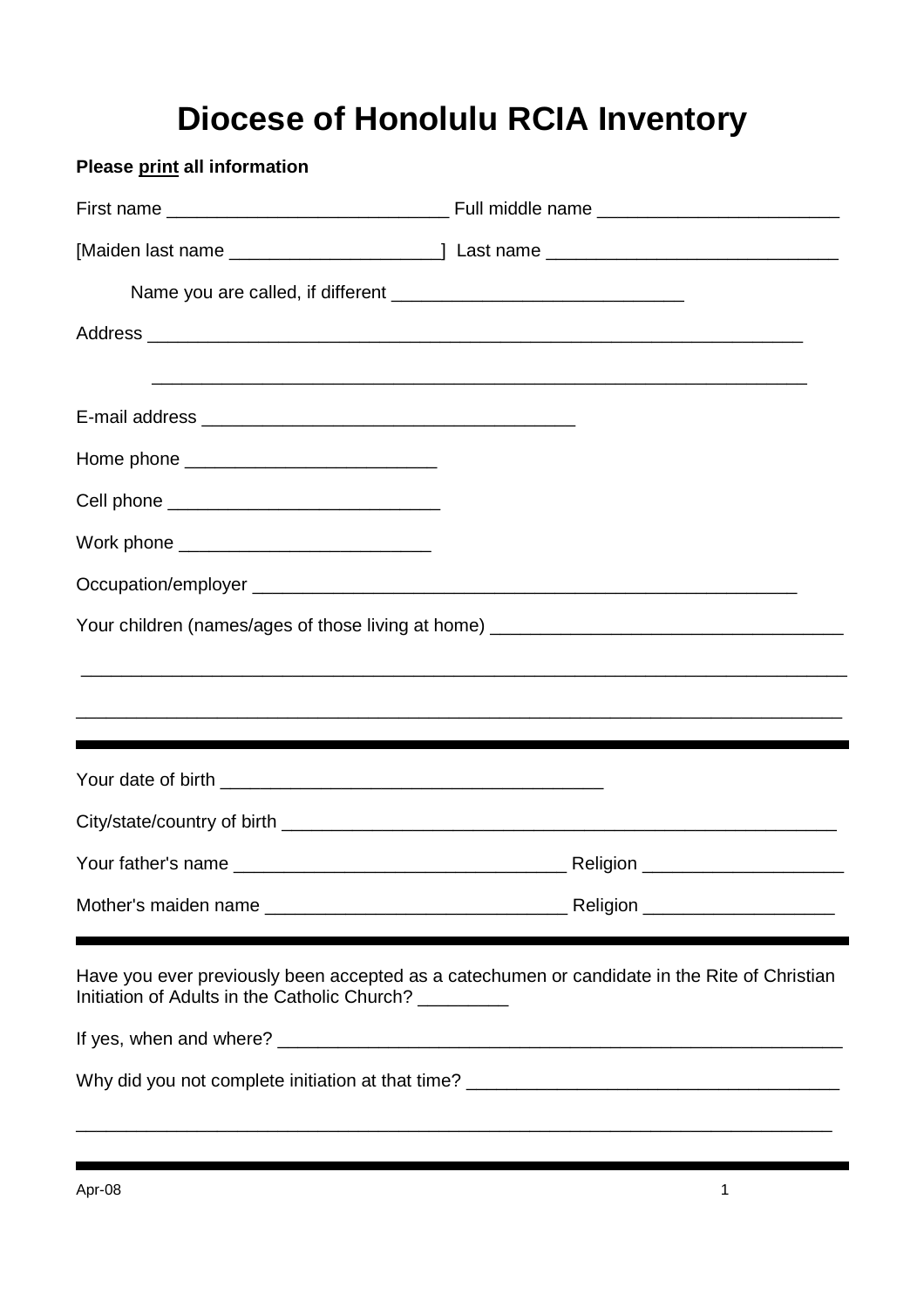| Are you baptized? ___________ If yes                                                                          |  |
|---------------------------------------------------------------------------------------------------------------|--|
|                                                                                                               |  |
|                                                                                                               |  |
|                                                                                                               |  |
| If you were baptized Catholic<br>Have you received first Holy Communion? ____________ First penance? ________ |  |
|                                                                                                               |  |
| Are you married?                                                                                              |  |
| If you are married                                                                                            |  |
|                                                                                                               |  |
| Date of marriage ____________________Officiant _________________________________                              |  |
|                                                                                                               |  |
|                                                                                                               |  |
| Prior to this marriage, have you ever been married to another person? ________*                               |  |
| Prior to this marriage, has your spouse ever been married to another person? _______*                         |  |
| If you are not married<br>Have you ever been married before either in a church or civilly? _______ *          |  |
| Are you engaged? $\frac{1}{2}$ If yes                                                                         |  |
|                                                                                                               |  |
| Has your fiancé(e) ever been married before either in a church or civilly? ____________                       |  |
| * If yes, fill out Prior Marriage Supplemental Form for each prior marriage.                                  |  |
|                                                                                                               |  |
| (If under 18 years of age)                                                                                    |  |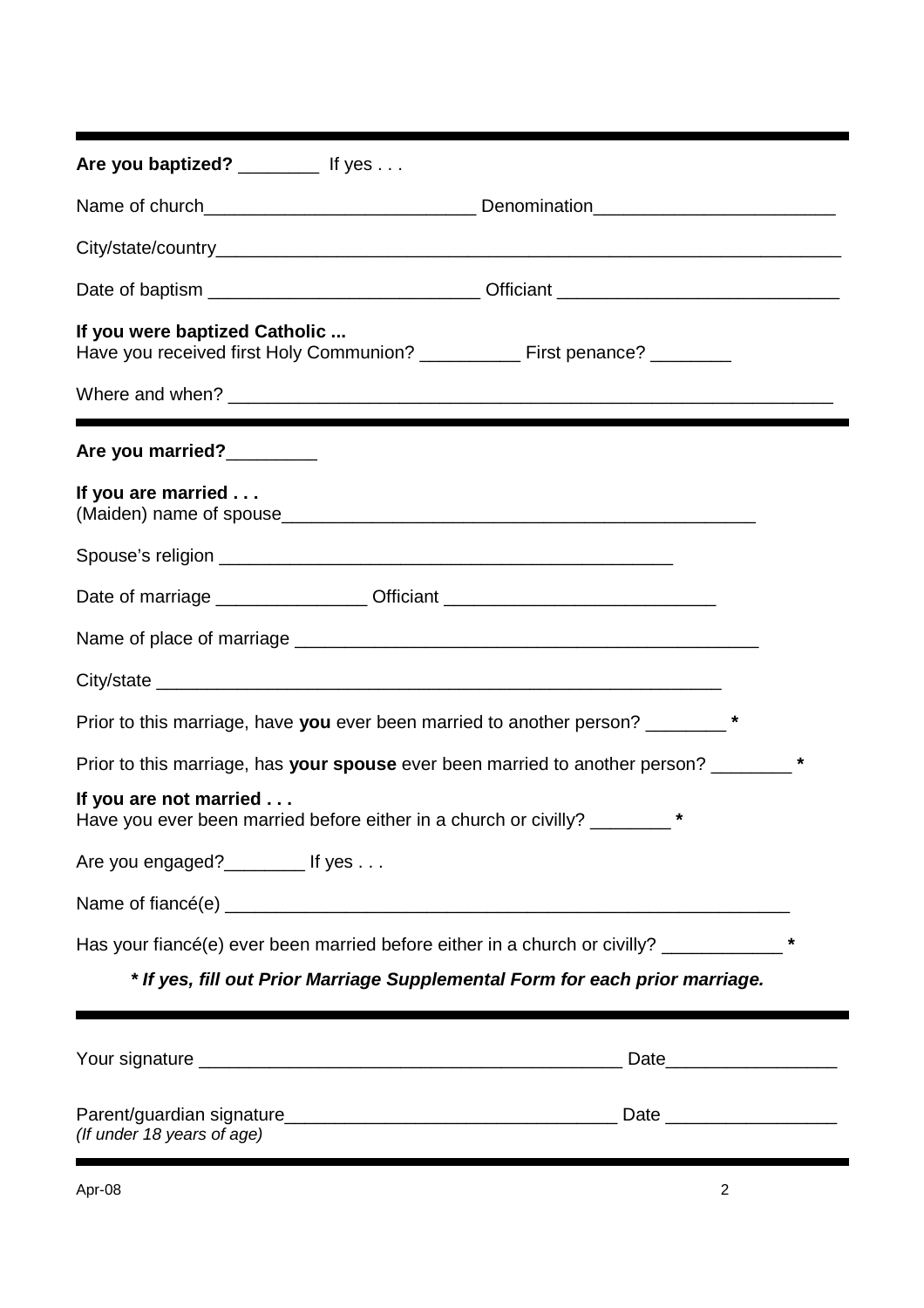| (To be chosen later)                                                                                                  |  |
|-----------------------------------------------------------------------------------------------------------------------|--|
|                                                                                                                       |  |
|                                                                                                                       |  |
| Home phone ________________________________                                                                           |  |
| Cell phone ____________________________                                                                               |  |
| Work phone ______________________________                                                                             |  |
|                                                                                                                       |  |
|                                                                                                                       |  |
| Parish city/state ____________________________                                                                        |  |
|                                                                                                                       |  |
|                                                                                                                       |  |
| <u> 1989 - Johann Stoff, deutscher Stoff, der Stoff, der Stoff, der Stoff, der Stoff, der Stoff, der Stoff, der S</u> |  |
|                                                                                                                       |  |
| Cell phone _____________________________                                                                              |  |
| Work phone ____________________________                                                                               |  |
|                                                                                                                       |  |
|                                                                                                                       |  |
|                                                                                                                       |  |

*Note: Godparents (sponsors) must be practicing, confirmed Catholics, and if married, married in the Catholic Church.*